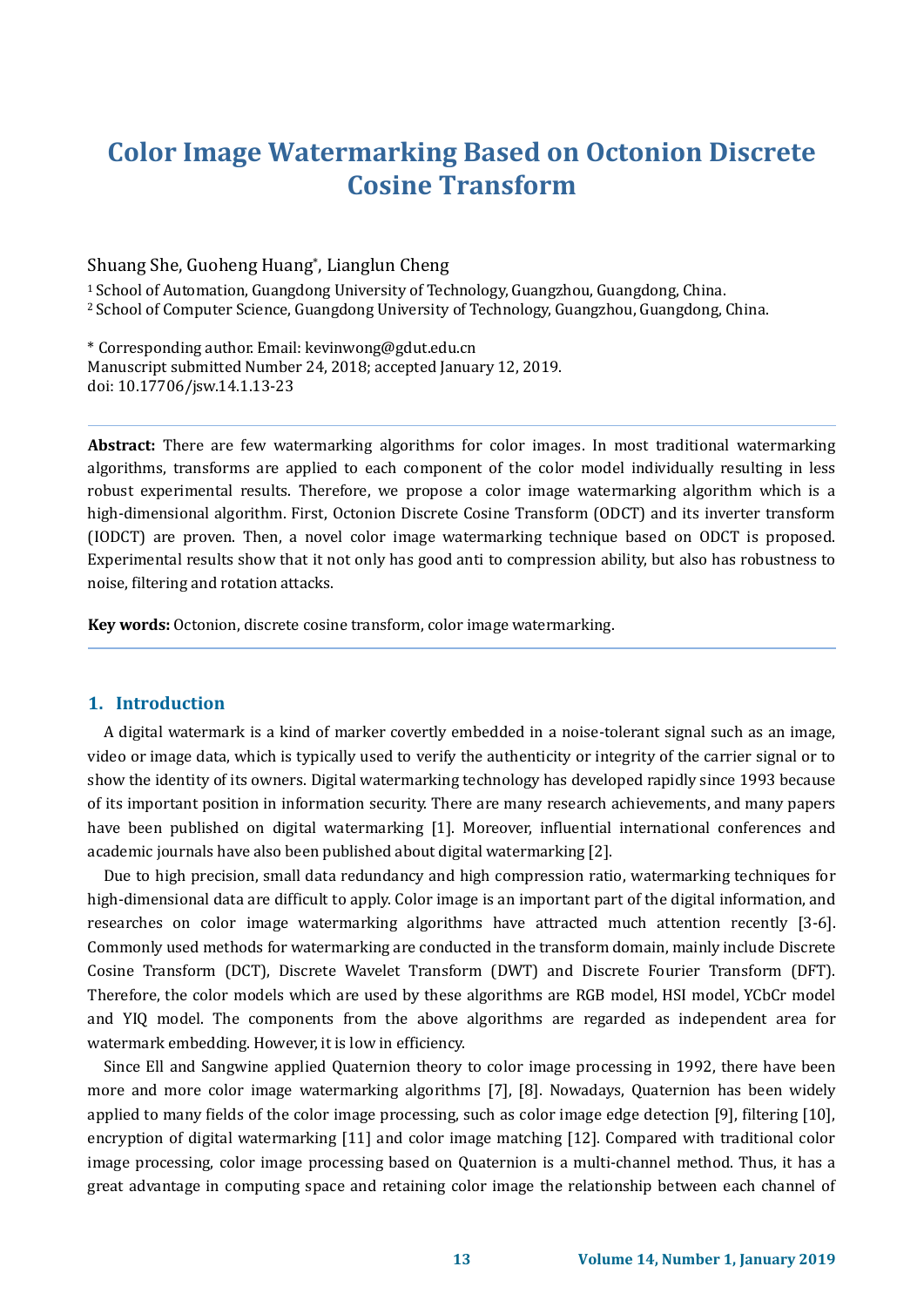color image.

However, high-dimensional data may be more complex than three-dimensional data, and a method for higher dimensional data must be put forward also. Only using the Quaternion theory is not enough. With the development of high-dimensional mathematical theory, even new high-dimensional data watermarking algorithms have attracted much attention. Recently, the development of octonion theory has provided a new idea for high-dimensional watermarking algorithms. Therefore, on the one hand, Octonion Discrete Cosine Transform(ODCT) and its inverter transform are proven; on the other hand, color image watermarking algorithm based on ODCT is also put forward.

Experiments show that color image watermarking algorithm based on ODCT is good at self-adaptability, robustness and invisibility.

#### **2. Related Works**

## **2.1. Arnold Scrambling**

The purpose of image scrambling is to disorder the image information that eliminate the spatial correlation between pixels and avoid the tampering with the image by attackers. There are many commonly used methods of Scrambling, such as Arnold transformation, Hilbert curve and affine transformation [13]. Arnold transform algorithm is simple and after multiple transformations, image scrambling will return to the original image. Thus, this algorithm is chosen for scrambling the watermark image while attackers did not know the watermark scrambling frequency. Therefore, although attackers extracted the scrambling watermark image from watermark image, it was very difficult to transform scrambling images into meaningful watermark information.

For any  $N \times N$  matrix, *i* and *j* are the original subscript in the matrix elements. After Arnold transform, the new subscript are  $\left| i^{\prime} \right|$  and  $\left| j^{\prime} \right|$ . Therefore, Arnold transform is defined as:

$$
i' = (i + j) \mod N
$$
  
\n
$$
j' = (i + 2j) \mod N
$$
 (1)

where  $i, j = 0, 1, \ldots N-1$ . Matrix will be back to the original state after several transformations. The period *T* relates to the size of N. Set *i* and *j* begin from a point, and it will return to the beginning point after experience several times which is called as period *T* .

# **2.2. Octonion Discrete Cosine Transform**

Let  $e_0, e_1, \ldots, e_7$ be the basis elements of Octonion *O* [\[14\]](#page-10-0), and Let  $e_0, e_1, ..., e_7$  be the basis elements of Octonion *O* [14], and  $W = \{(1,2,3), (1,4,5), (2,4,6), (3,4,7), (2,5,7), (6,1,7), (5,3,6)\}$ , then  $e_0 = e_0^2, e_a e_0 = e_0 e_a = e_a, e_a^2 = -1, a = 1, ..., 7$ . For any triple of  $(a, b, g) \in W$ , will have

$$
e_a e_b = e_g = -e_b e_a, e_b e_g = e_a = e_g e_b,
$$
  
\n
$$
e_g e_a = e_b = -e_a e_g
$$
\n(2)

Octonion is also called as Cayley number. For each  $x \in O$ , x is of the form  $x = \sum_{i=1}^{n}$  $\sum_{k=0}^{\infty}$ <sup>k</sup> $\epsilon_k$  $x = \sum x_i e$  $=\sum_{k=0} x_k e_k, \quad x_k \in R$ . Octonion algebra is an alternative algebra; this means that the subalgebra generated by any two elements is associative.

Call the object  $[x, y, z] = (xy)z - x(yz)$  to be an associator of x, y and z, then for any  $x, y, z \in O$ , have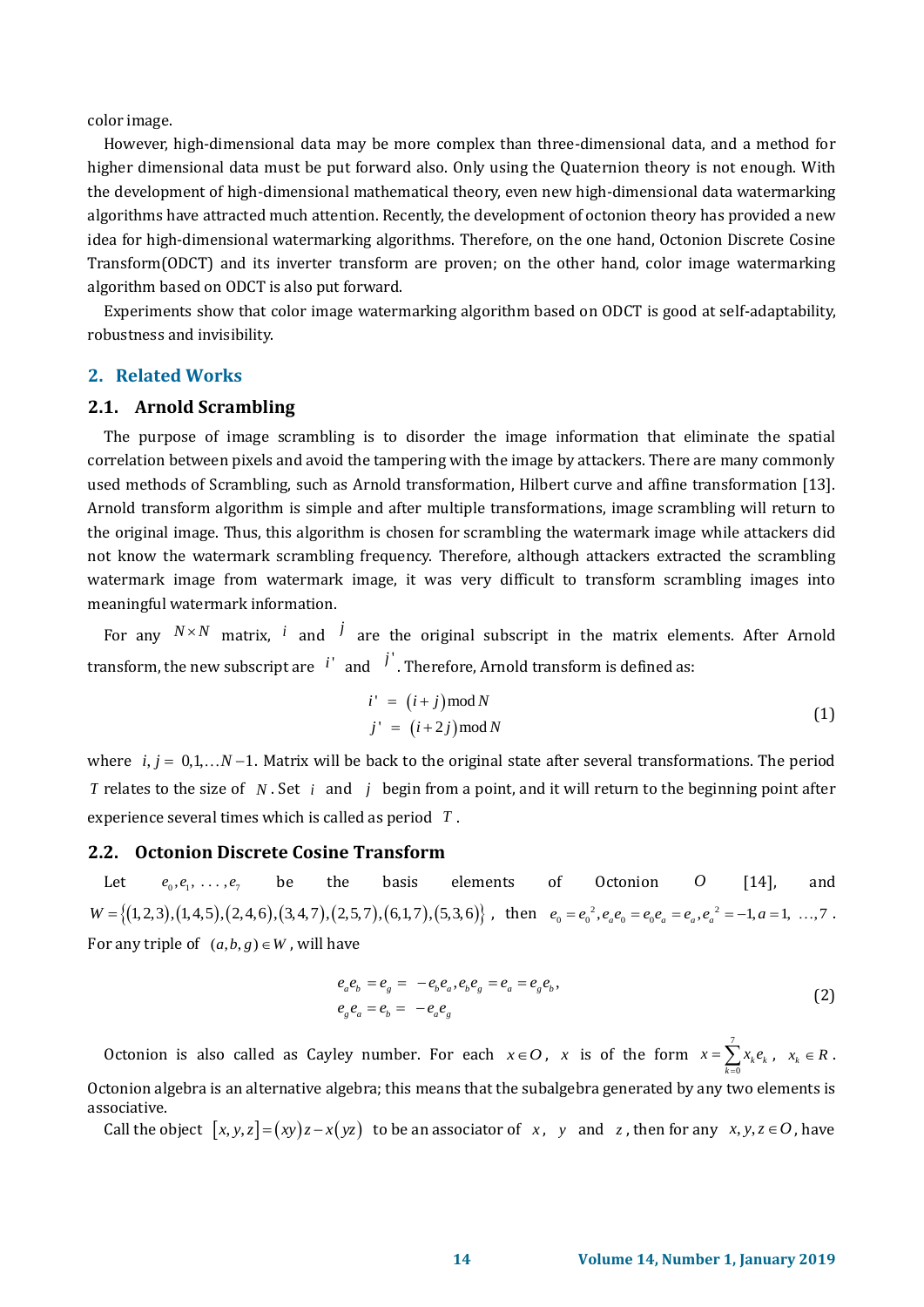$$
[x, y, z] = [y, z, x] = [z, x, y],
$$
  

$$
[x, x, y] = 0, [x, y, z] = -[y, x, z]
$$
 (3)

Let  $a = a_0e_0 + a_1e_1 + ... + a_7e_7$ ,  $b = b_0e_0 + b_1e_1 + ... + b_7e_7$ , where  $a_k, b_k \in R, k = 0, 1, ...7$ . Denote a and b by  $a = a_0 + a$  and  $b = b_0 + b$ . *a* is the imaginary part of *a*, and *b* is the imaginary part of *b*, then  $ab = a_0b_0 - \vec{a} \cdot \vec{b} + a_0\vec{b} + b_0\vec{a} + \vec{a} \times \vec{b}$ . Especially, if a and b are pure Octonion numbers, then  $ab = -\vec{a} \cdot \vec{b} + \vec{a} \times \vec{b}$ . The following is a brief introduction for Octonion presentation of color images:

First, define the coordinate axis which is in eight-dimensional vector space for color image plane  $e_0, e_1, \ldots, e_7$ , and then define the vector function  $f$  in eight-dimensional vector space. Consider components of color image  $R, G, B, H, S, I$  as the relevant value of the imaginary part  $e_1, e_3, e_4, e_5, e_6, e_7$  of vector function, and the relevant value of imaginary part  $e_0$  and  $e_1$  of vector function is 0. For the color image  $f(x, y)$  whose size is  $X \times Y$ , x and y represent the row and column of matrix in which the pixel  $x\in [0,X-1]$  and  $y\in [0,Y-1]$ . To sum up, Octonion representation of color image  $f\left( x,y\right)$  is as follow:

$$
f(x, y) = f_{r1}(x, y)e_0 + f_{r2}(x, y)e_1
$$
  
+  $f_i(x, y)e_2 + f_j(x, y)e_3 + f_k(x, y)e_4$   
+  $f_H(x, y)e_5 + f_S(x, y)e_6 + f_I(x, y)e_7$  (4)

Therein, the value of  $f_{r1}(x, y)$  and  $f_{r2}(x, y)$  is 0,  $f_{i,j,k,H,S,I}(x, y)$  is the gray value of  $R, G, B, H, S, I$  of color image.

For Octonion analysis and related transform, the Octonion Fast Fourier Transform (OFFT) was proposed [\[15\]](#page-10-1). Therein, Octonion Fourier Transform is decomposed into four Plural Fourier Transforms use an existing Fast Fourier Transform [\[15\]](#page-10-1).

Nowadays, we define Octonion Discrete Cosine Transform of  $f(x, y)$  as follows:

$$
C(p,s) = \alpha(p)\alpha(s) \sum_{x=0}^{X-1} \sum_{y=0}^{Y-1} u f(x, y) N(p, s, x, y)
$$
 (5)

$$
\alpha(p) = \begin{cases} \sqrt{\frac{1}{X}} & p = 0 \\ \sqrt{\frac{2}{X}} & p \neq 0 \end{cases}, \quad \alpha(s) = \begin{cases} \sqrt{\frac{1}{Y}} & s = 0 \\ \sqrt{\frac{2}{Y}} & s \neq 0 \end{cases}
$$
 (6)  

$$
N(p, s, x, y) = \cos[\frac{\pi(2x+1)p}{2X}]\cos[\frac{\pi(2y+1)s}{2Y}]
$$

where *u* is a unit Octonion which mode is 1, and  $u^2 = -1$ . The result will be different when *u* is where *u* is a unit Octonion which mode is 1, and  $u^2 = -1$ . The result will be different when *u* is different, and parameter *u* can be represented as  $u = u_2 e_2 + u_3 e_3 + u_4 e_4 + u_5 e_5 + u_6 e_6 + u_7 e_7$ . In this paper, we set  $u_2 = u_3 = u_4 = u_5 = u_6 = u_7 = 1/\sqrt{6}$ .

Then, the formula of Inverter Quaternion Discrete Cosine Transform (IQDCT) can be promoted to Octonion. Therefore, relevant Inverter Octonion Discrete Cosine Transform (IODCT) of  $f(x, y)$  can be also defined as:

$$
f(x, y) = -\sum_{p=0}^{X-1} \sum_{s=0}^{Y-1} \alpha(p)\alpha(s)uC(p, s)N(p, s, x, y)
$$
 (7)

where  $f(x, y)$  is spatial domain, and  $C(p, s)$  is frequency domain. Also,  $C(p, s)$  is Octonion, and it can be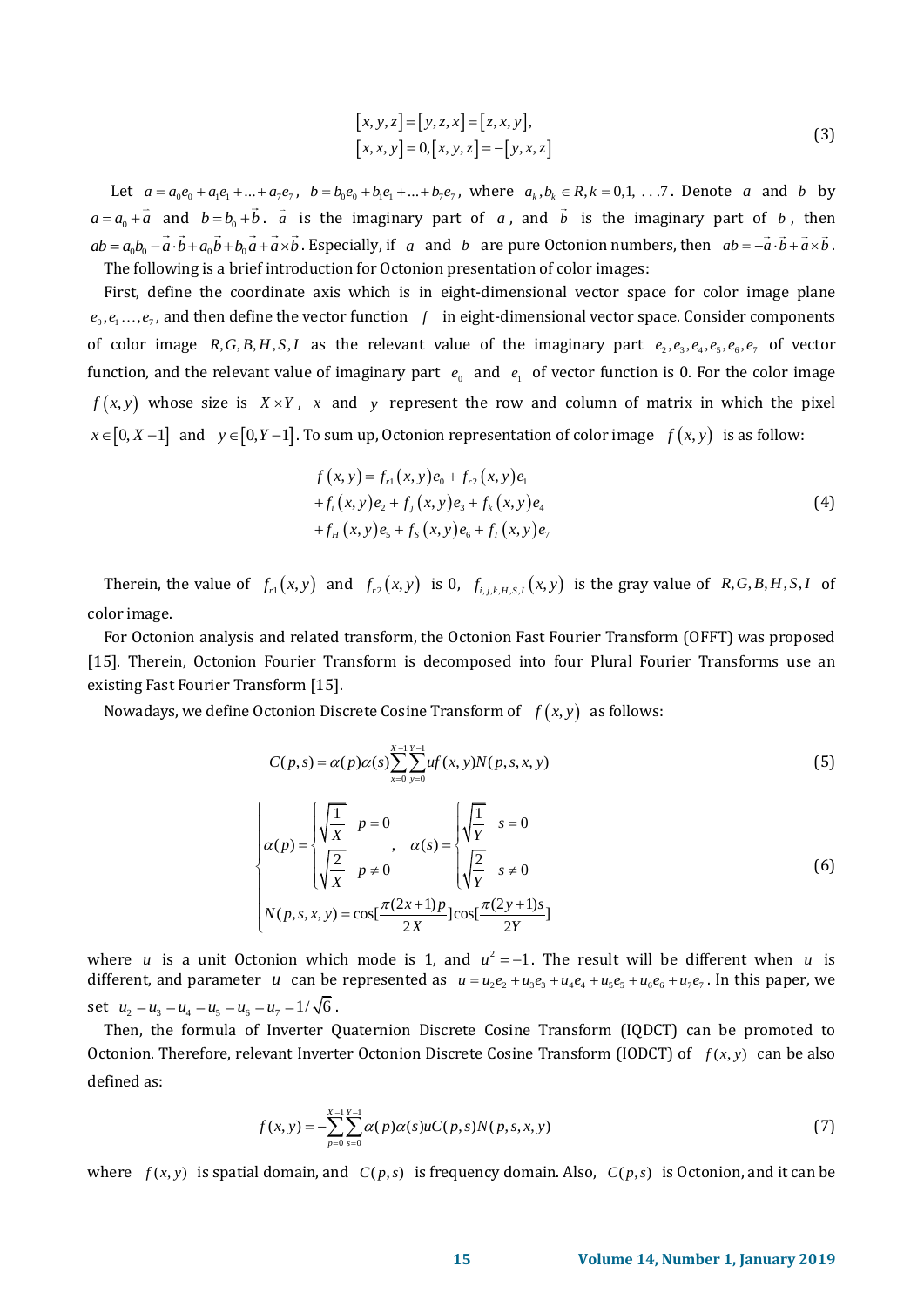represented as:

 $C(p,s)$  can be considered as ODCT spatial domain of color image, and  $C_{r,1,i,j,k,H,S,I}(p,s)$  is the spectral distribution of  $R, G, B, H, S, I$  in Octonion space of color image.

The real part of color image  $f(x, y)$  which only includes six imaginary parts is 0. To ensure there are still six imaginary parts after embed the watermark, spectrum  $C(p,s)$  would include eight parts. It means that can still use color image components for representation and transmission that it must verify that the real part of Octonion which come from  $C(p,s)$  of IODCT is 0. Otherwise, information from this real part will be lost, and image would be distorted. Therefore, calculate the relevant inverter transform, and mark it as  $f'(x, y)$ .

Next, IODCT relevant to  $f(x, y)$  is verified. According to the definition of IODCT, we would calculate each component of  $f(x, y)$  as equation (9); inverter transform of real parts is equation (10):

$$
\int_{\pi/2}^{r_{11}(X,y)} \sum_{\substack{y=1 \text{ s.t. } y=1}}^{X_{11}(X,y)} \alpha(p)a(s)[u_{2}C_{i}(p,s) + u_{3}C_{j}(p,s) + u_{4}C_{k}(p,s))\n+u_{4}C_{n}(p,s)]N(p,s,x,y)\n+u_{5}C_{n}(p,s) + u_{6}C_{n}(p,s)]N(p,s,x,y)\n+u_{5}C_{n}(p,s) + u_{5}C_{n}(p,s) - u_{5}C_{n}(p,s) - u_{5}C_{k}(p,s)\n+u_{4}C_{n}(p,s) + u_{5}C_{n}(p,s) - u_{6}C_{n}(p,s)]N(p,s,x,y)\n+u_{5}C_{n}(p,s) + u_{5}C_{n}(p,s) + u_{5}C_{n}(p,s) - u_{6}C_{k}(p,s)\n+u_{5}C_{n}(p,s) + u_{5}C_{n}(p,s) - u_{6}C_{k}(p,s)\n- u_{5}C_{n}(p,s) + u_{4}C_{n}(p,s) + u_{5}C_{n}(p,s)]N(p,s,x,y)\n+u_{5}C_{n}(p,s) + u_{5}C_{n}(p,s) - u_{5}C_{n}(p,s)\n+u_{6}C_{n}(p,s) - u_{5}C_{n}(p,s) - u_{5}C_{n}(p,s)\n+u_{6}C_{n}(p,s) - u_{5}C_{n}(p,s) + u_{6}C_{n}(p,s) + u_{6}C_{n}(p,s) + u_{6}C_{n}(p,s)\n+ u_{6}C_{n}(p,s) - u_{5}C_{n}(p,s) + u_{6}C_{n}(p,s) + u_{6}C_{n}(p,s)\n+ u_{5}C_{n}(p,s) - u_{5}C_{n}(p,s) + u_{5}C_{n}(p,s)\n+ u_{5}C_{n}(p,s) - u_{5}C_{n}(p,s) + u_{5}C_{n}(p,s)\n+ u_{5}C_{n}(p,s) - u_{5}C_{n}(p,s) + u_{5}C_{n}(p,s)\n+ u_{5}C_{n}(p,s) - u_{5}C_{n}(p,s) + u_{5}C_{n}(p,s)\n+ u_{5}C_{n}(p,s) - u_{5}C_{n}(p,s) + u_{5}C_{n}(p,s) + u_{5}C_{n}(p,s) + u_{5}C_{n}(p,s) + u_{5}C_{
$$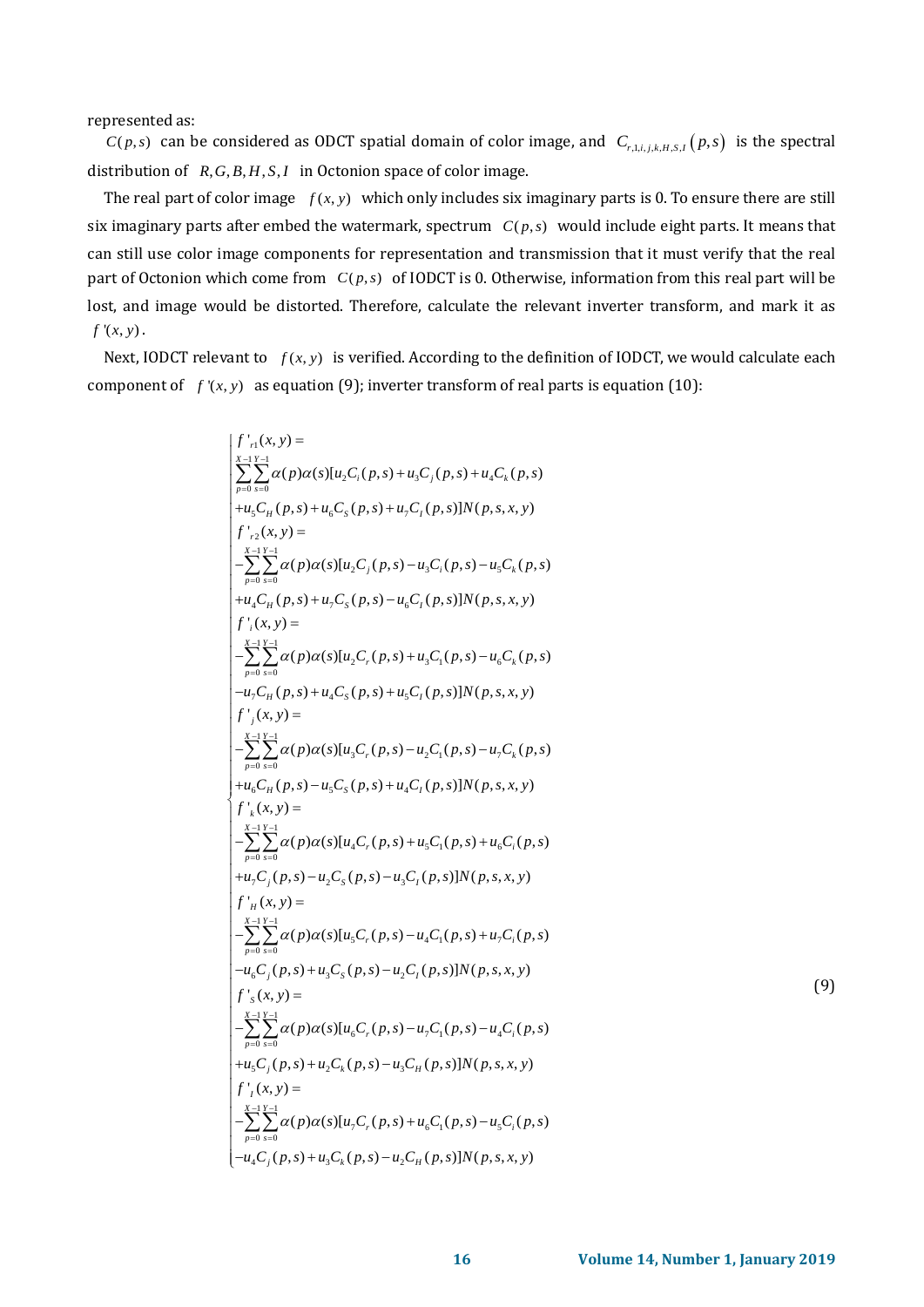$$
\int_{r=0}^{r} \sum_{r=0}^{x-1} \sum_{r=0}^{x-1} \sum_{r=0}^{x-1} \sum_{r=0}^{x-1} \sum_{r=0}^{x-1} \sum_{r=0}^{x-1} \sum_{r=0}^{x-1} \sum_{r=0}^{x-1} \sum_{r=0}^{x-1} \sum_{r=0}^{x-1} \sum_{r=0}^{x-1} \sum_{r=0}^{x-1} \sum_{r=0}^{x-1} \sum_{r=0}^{x-1} \sum_{r=0}^{x-1} \sum_{r=0}^{x-1} \sum_{r=0}^{x-1} \sum_{r=0}^{x-1} \sum_{r=0}^{x-1} \sum_{r=0}^{x-1} \sum_{r=0}^{x-1} \sum_{r=0}^{x-1} \sum_{r=0}^{x-1} \sum_{r=0}^{x-1} \sum_{r=0}^{x-1} \sum_{r=0}^{x-1} \sum_{r=0}^{x-1} \sum_{r=0}^{x-1} \sum_{r=0}^{x-1} \sum_{r=0}^{x-1} \sum_{r=0}^{x-1} \sum_{r=0}^{x-1} \sum_{r=0}^{x-1} \sum_{r=0}^{x-1} \sum_{r=0}^{x-1} \sum_{r=0}^{x-1} \sum_{r=0}^{x-1} \sum_{r=0}^{x-1} \sum_{r=0}^{x-1} \sum_{r=0}^{x-1} \sum_{r=0}^{x-1} \sum_{r=0}^{x-1} \sum_{r=0}^{x-1} \sum_{r=0}^{x-1} \sum_{r=0}^{x-1} \sum_{r=0}^{x-1} \sum_{r=0}^{x-1} \sum_{r=0}^{x-1} \sum_{r=0}^{x-1} \sum_{r=0}^{x-1} \sum_{r=0}^{x-1} \sum_{r=0}^{x-1} \sum_{r=0}^{x-1} \sum_{r=0}^{x-1} \sum_{r=0}^{x-1} \sum_{r=0}^{x-1} \sum_{r=0}^{x-1} \sum_{r=0}^{x-1} \sum_{r=0}^{x-1} \sum_{r=0}^{x-1} \sum_{r=0}^{x-1} \sum_{r=0}^{x-1} \sum_{r=0
$$

Put each component of  $C(p,s)$  in equation (11) (the expression of each component of  $C(p,s)$ ) into equation (10) of  $f'_{r1}(x, y)$  and  $f'_{r2}(x, y)$ . Get the value of  $f'_{r1}(x, y)$  and  $f'_{r2}(x, y)$  is 0. The expression of  $f'_i(x, y)$  is: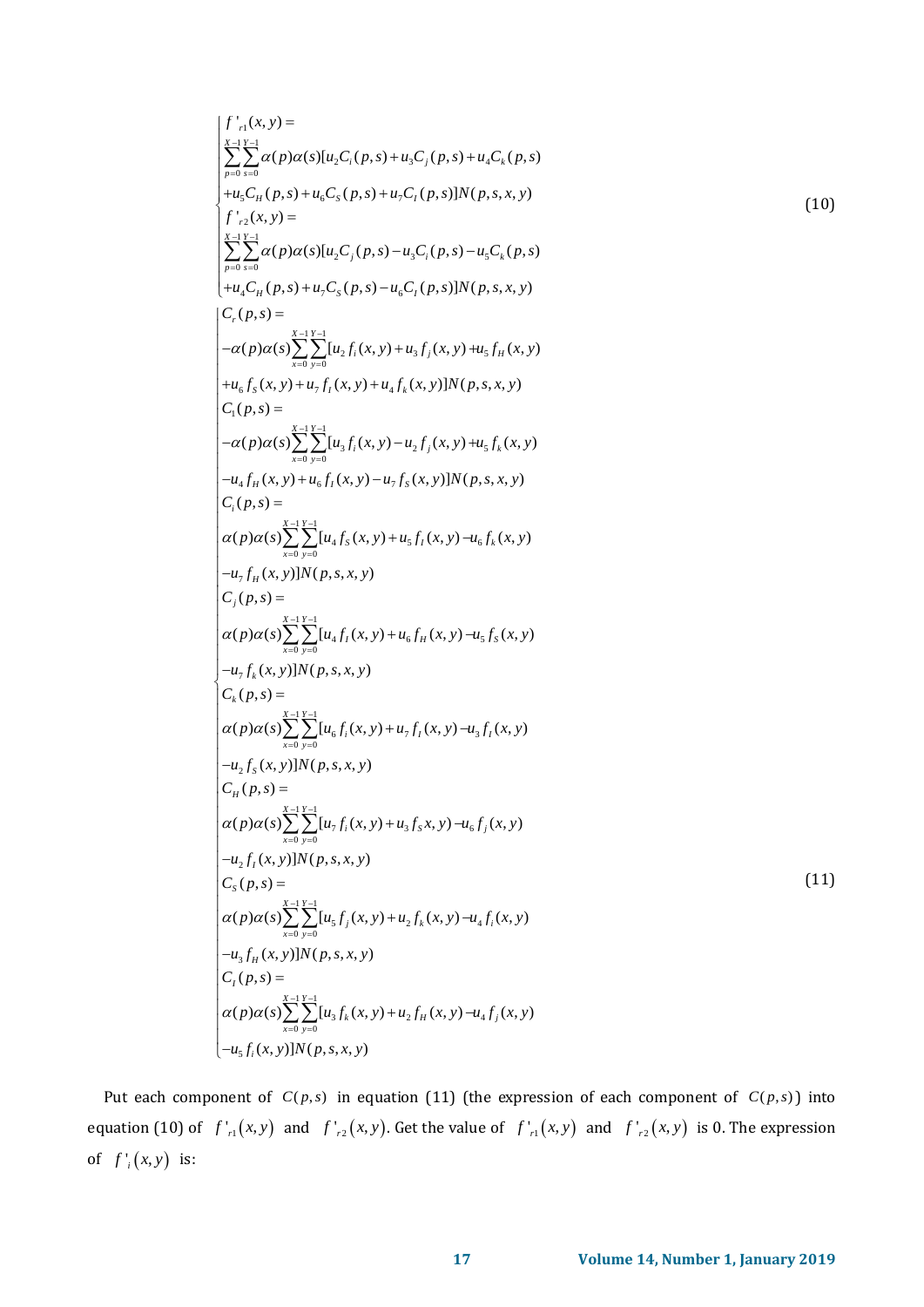$$
f'_{i}(x, y) = -\sum_{p=0}^{X-1} \sum_{s=0}^{Y-1} \alpha(p) \alpha(s) [u_{2}C_{r}(p, s) + u_{3}C_{1}(p, s) - u_{6}C_{k}(p, s) - u_{7}C_{H}(p, s) + u_{4}C_{S}(p, s) + u_{5}C_{I}(p, s)]N(p, s, x, y)
$$
\n(12)

 $u_4C_s(p,s) + u_5C_t(p,s)]N(p,s,x,y)$ <br>Put  $C_r(p,s)$ ,  $C_1(p,s)$ ,  $C_k(p,s)$ ,  $C_q(p,s)$ ,  $C_s(p,s)$ ,  $C_l(p,s)$  of equation (11) into equation (12) of  $f'_{i}(x, y)$ :

$$
f'_{i}(x, y) = \sum_{p=0}^{X-1} \sum_{s=0}^{Y-1} \alpha(p)\alpha(s)[\alpha(p)\alpha(s)]
$$
  

$$
\sum_{x=0}^{X-1} \sum_{y=0}^{Y-1} f_{i}(x, y)N(p, s, x, y)]N(p, s, x, y)
$$
 (13)

Equation (14) can be obtained in accordance with the definition of Plural Discrete Cosine Transform and inverter transform:

$$
f'_{i}(x, y) = \sum_{p=0}^{X-1} \sum_{s=0}^{Y-1} \alpha(p)\alpha(s)[\alpha(p)\alpha(s) \cdot \sum_{p=0}^{X-1} \sum_{s=0}^{Y-1} f_{i}(x, y)N(p, s, x, y)]N(p, s, x, y)
$$
\n
$$
= \sum_{p=0}^{X-1} \sum_{s=0}^{Y-1} \alpha(p)\alpha(s)F(p, s)N(p, s, x, y) = f_{i}(x, y)
$$
\n(14)

Similarly, the following equation can be obtained:

$$
f'_{j}(x, y) = f_{j}(x, y), f'_{k}(x, y) = f_{k}(x, y),
$$
  
\n
$$
f'_{H}(x, y) = f_{H}(x, y), f'_{s}(x, y) = f_{s}(x, y),
$$
  
\n
$$
f'_{I}(x, y) = f_{I}(x, y)
$$
\n(15)

After IODCT, the value of  $f'_{r1}(x, y)$  and  $f'_{r2}(x, y)$  is 0. From equation (14) and (15), the value of every component after inverter transform as the same as before transform, thus the definition of IODCT for color images  $f(x, y)$  is established.

## **3. Watermark Algorithm Based on ODCT**

### **3.1. Watermark Embedding**

According to ODCT, there is not any relationship between  $f_r(x, y)$  and  $C_1(p, s)$ ,  $C_r(p, s)$  in the process of watermark embedding. Therefore, to guarantee  $f_r(x, y) = 0$ ,  $C_1(p, s)$  and  $C_r(p, s)$  are embedded into watermark.

Watermark information is embedded into  $C_1(p,s)$  and  $C_r(p,s)$ , the distribution of value of  $C_1(p,s)$ and  $C_r(p,s)$  are changed. Although watermark information is embedded into the real part of the image spectrum only in the frequency domain, it is embedded in six components  $R, G, B, H, S, I$  for the distribution of the image space domain during embedding process one time. Therefore, the error from watermarking is not only scattered to the entire image, but also scattered to the  $R, G, B, H, S, I$ . Moreover, it is more difficult of making watermark to be detected. Furthermore, it is better to improve the anti-attack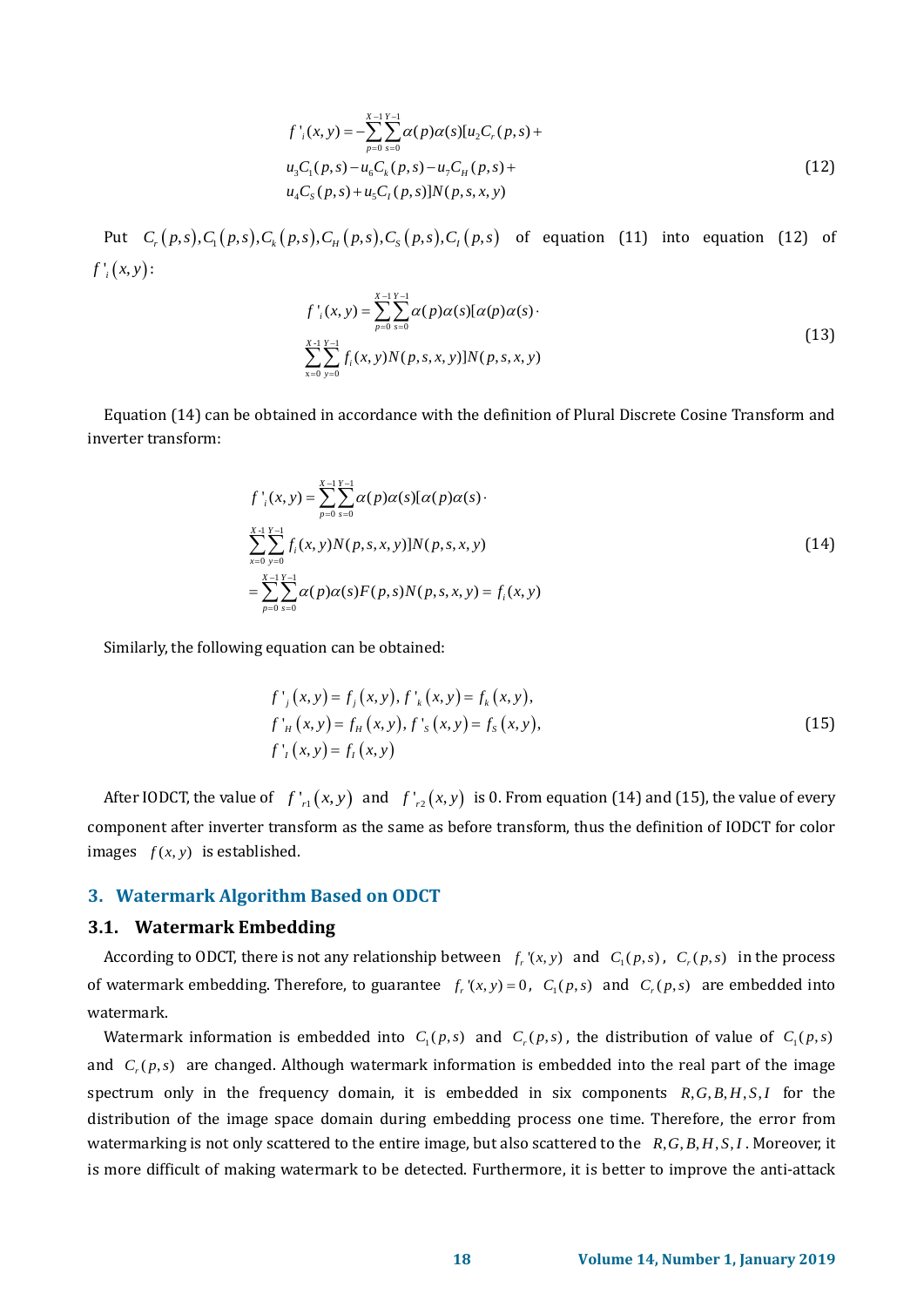capability of watermarking algorithm. Watermarking algorithm based on ODCT is previewed.



Fig. 1. The flow chart of watermark embedding algorithm.

- 1) The color image carrier  $f(x, y)$  is divided into  $R, G, B, H, S, I$ , Therein,  $H, S, I$  from each pixel can be represented by  $R, G, B$ .
- 2) Color watermark image is divided into  $R, G, B, H, S, I$  and Arnold transform will be applied to them respectively.
- 3) The six components of  $f(x, y)$  are divided into N blocks, the size of each block is  $8\times 8$ , each block is presented as a matrix of Octonion  $f^{(e)}(x, y), e = 1, 2, ... N$
- 4) Select parameter u and calculated three components of ODCT corresponding to  $f^{(e)}(x, y)$ , denoted by  $C^{(e)}(p,s)$ . And then extract the coefficient  $C^{(e)}(p,s)$  and  $C^{(e)}(p,s)$  of the real part to embed information, and the remaining coefficient  $C_{i,j,k,H,S,I}^{(e)}(p,s)$  remains unchanged.
- 5) Select medium frequency coefficients  $C_r^{(e)}(p,s)$  and  $C_l^{(e)}(p,s)$ . Information of color watermark image  $w(x, y)$  is divided into N groups, R,G,B information were embedded in the medium frequency coefficients  $C_r^{(e)}(p,s)$ , *H*,*S*,*I* information were embedded in the medium frequency coefficients  $C_1^{(e)}(p,s)$ . Then  $C_r^{(e)}(p,s)$  and  $C_1^{(e)}(p,s)$  are obtained. The formula of embedding process is calculated as follows:

$$
\begin{cases} C_r^{(e)}(p,s) = C_r^{(e)}(p,s) + a * w(x,y) \\ C_l^{(e)}(p,s) = C_l^{(e)}(p,s) + a * w(x,y) \end{cases}
$$
 (16)

Therein, a is embedding strength which is the energy value of each component of watermark.

- 6)  $C^{(e)}(p,s)$  is obtained from  $C_r^{(e)}(p,s)$ ,  $C_1^{(e)}(p,s)$  and  $C_{i,j,k}^{(e)}(p,s)$ , then  $f^{(e)}(x,y)$  is obtained from Octonion discrete cosine inverter transform (parameter *u* ).
- 7) All blocks  $f^{(e)}(x, y)$  are combined according to the sequence, and the color image embedded with watermark will be  $f'(x, y)$ .

#### **3.2. Watermark Extraction**

The watermark extraction is the reverse process of watermark embedding, and the process of watermark extraction is shown in Fig. 2.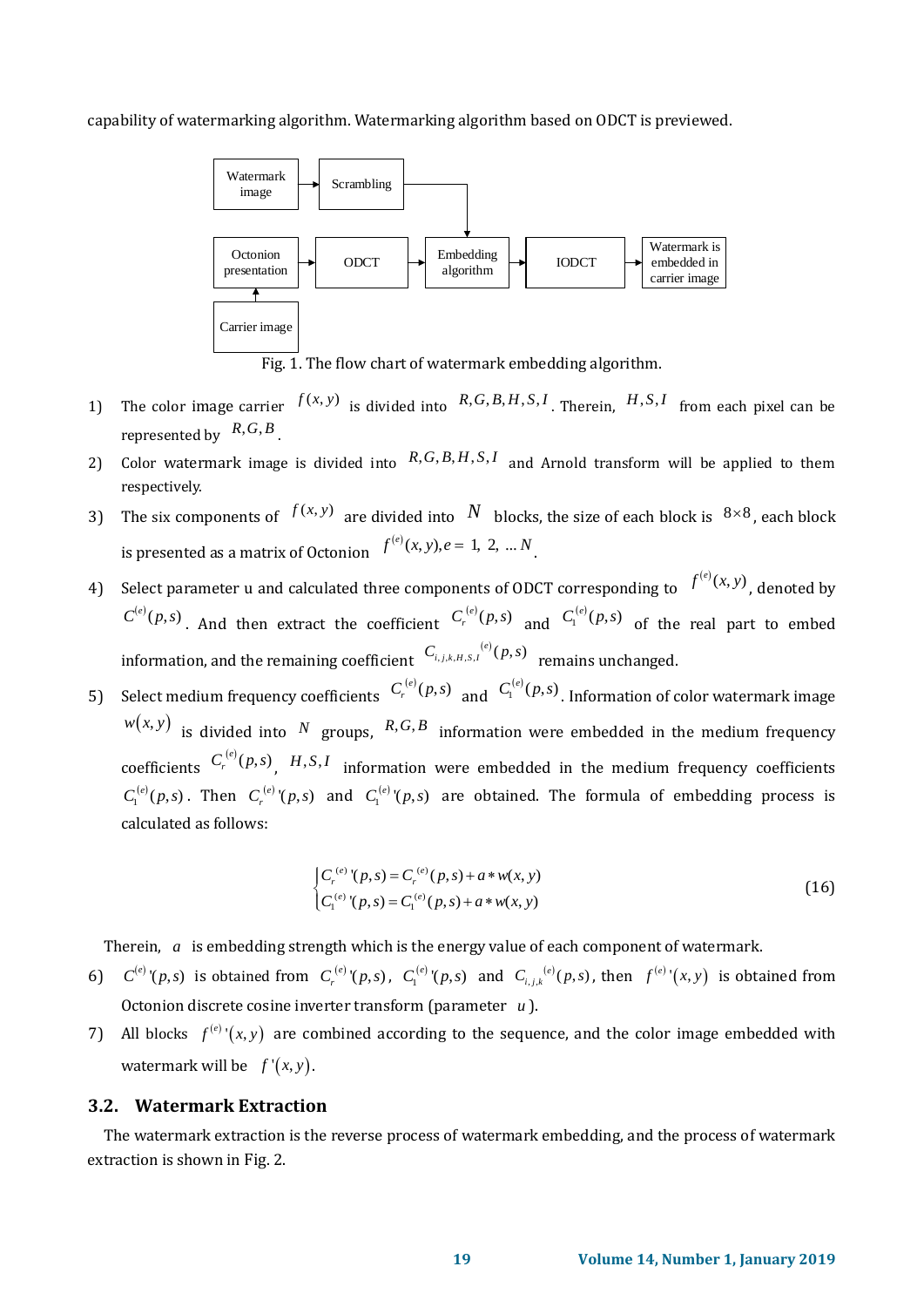

Fig. 2. The flowchart of the watermark extraction algorithm.

The specific steps of the watermark extraction process are as follows:

- 1) The color image with watermark  $f'(x, y)$  is divided into six parts, then these three parts are divide them into  $N$  blocks respectively. The size of each block is  $8 \times 8$ , and mark them as  $f_1^{(e)}(x, y), e = 1, 2, ... N$ .
- 2) Original color image carrier  $f(x, y)$  is divided into six parts, then divide them into N blocks respectively, the size of each block is  $8\times 8$ , and mark them as  $f_2^{(e)}(x, y)$ ,  $e = 1, 2, ...N$ .
- 3) Calculate the relevant ODCT of  $f_1^{(e)}(x, y)$  and  $f_2^{(e)}(x, y)$  (parameter is *u*), mark them as  $C_1^{(e)}(p,s)$  and  $C_2^{(e)}(p,s)$ .
- 4) Calculate the coefficient of each  $C_{r1}^{(e)}(p,s)$  and  $C_{r2}^{(e)}(p,s)$  corresponding original embed location to extract the watermark information. The extraction process is calculated as follows:

$$
w(x, y) = \frac{1}{\alpha} * (C_{r1}^{(e)}(p, s) - C_{r2}^{(e)}(p, s))
$$
\n(17)

5) Six components of watermark information is extracted by above step are anti-scrambled, and then watermarked image is obtained from fusion.

## **4. Experimental Results**

The following is experiments about watermark embedding and extraction algorithm based on ODCT which are compared with the competing algorithm [\[16\]](#page-10-2). Fig. 3 is about the original carrier (one is Lena, the other is Peppers, both are 512×512×24) and original color watermark image (it is badge of South China Normal University, and its size is 64×64×24). The result of ODCT based algorithm will be shown by Fig. 3 and 4.



Fig. 3. The original image and watermark image.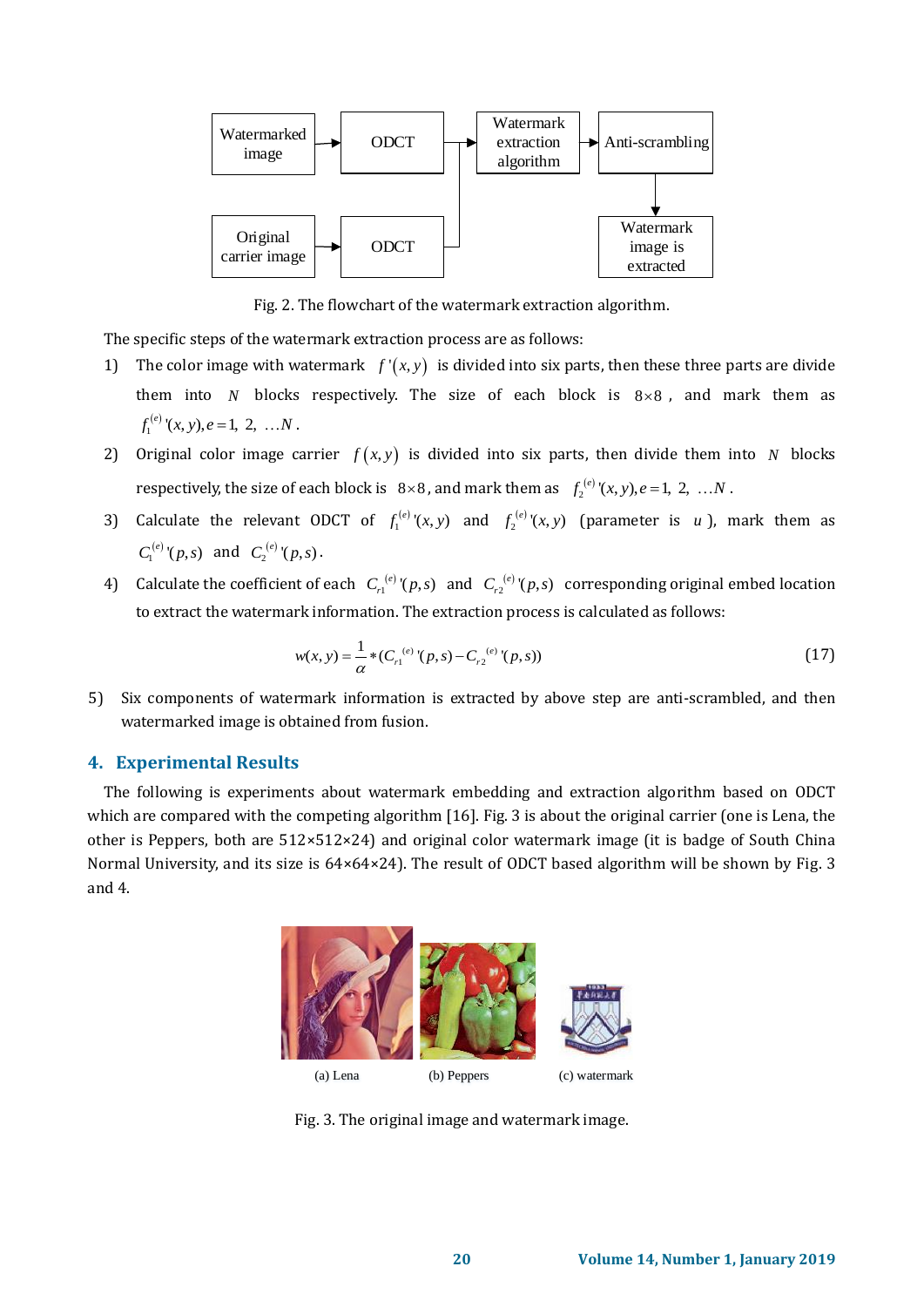

Fig. 4. Watermark algorithm based on ODCT: (a – d) watermarked Lena; extracted watermark from Lena; watermarked Peppers; extracted watermark from Peppers.

The robustness tests of watermarking are assessed by amplifying, noise, filtering, shearing, compressing, rotating and modifying attack to the embedded watermark image, and make a similarity test between the extracted watermark image and the original watermark image.



Fig. 5. Robustness test to attack: (a – f) watermark image extracted from watermarked Lena applied by double enlarge, salt and pepper noise, Gaussian filtering, 1/4 shearing, 80% JPEG compression and 10˚ rotation; (g – l) watermark image extracted from watermarked Peppers applied by double enlarge, salt and pepper noise, Gaussian filtering, 1/4 shearing, 80% JPEG compression and 10˚ rotation; (m & n) the watermark image extracted from watermarked Lena by Altered; (o & p) the watermark image extracted from watermarked Lena by Modification.

The value of the Peak Signal Noise Ratio (PSNR) and Normalized Correlation Coefficient (NC) of Lena and Peppers is shown by Table 1.

| Our method                     |             |       |             |                | Competing method [16] |                |             |       |  |
|--------------------------------|-------------|-------|-------------|----------------|-----------------------|----------------|-------------|-------|--|
|                                | Lena        |       | Peppers     |                | Lena                  |                | Peppers     |       |  |
|                                | <b>PSNR</b> | NC    | <b>PSNR</b> | N <sub>C</sub> | <b>PSNR</b>           | N <sub>C</sub> | <b>PSNR</b> | NC.   |  |
| double<br>enlarge              | 39.980      | 0.977 | 40.584      | 0.972          | 36.806                | 0.980          | 35.524      | 0.964 |  |
| salt<br>and<br>pepper<br>noise | 39.615      | 0.867 | 40.165      | 0.857          | 36.633                | 0.867          | 35.399      | 0.855 |  |
| Gaussian<br>filter             | 39.980      | 0.977 | 40.584      | 0.972          | 36.806                | 0.980          | 35.524      | 0.964 |  |
| 1/4<br>shearing                | 29.811      | 0.817 | 29.805      | 0.816          | 29.419                | 0.804          | 29.261      | 0.796 |  |

|  | Table 1. PSNR and NC of Watermarked Lena and Peppers Confronted with Different Attack |  |  |  |
|--|---------------------------------------------------------------------------------------|--|--|--|
|  |                                                                                       |  |  |  |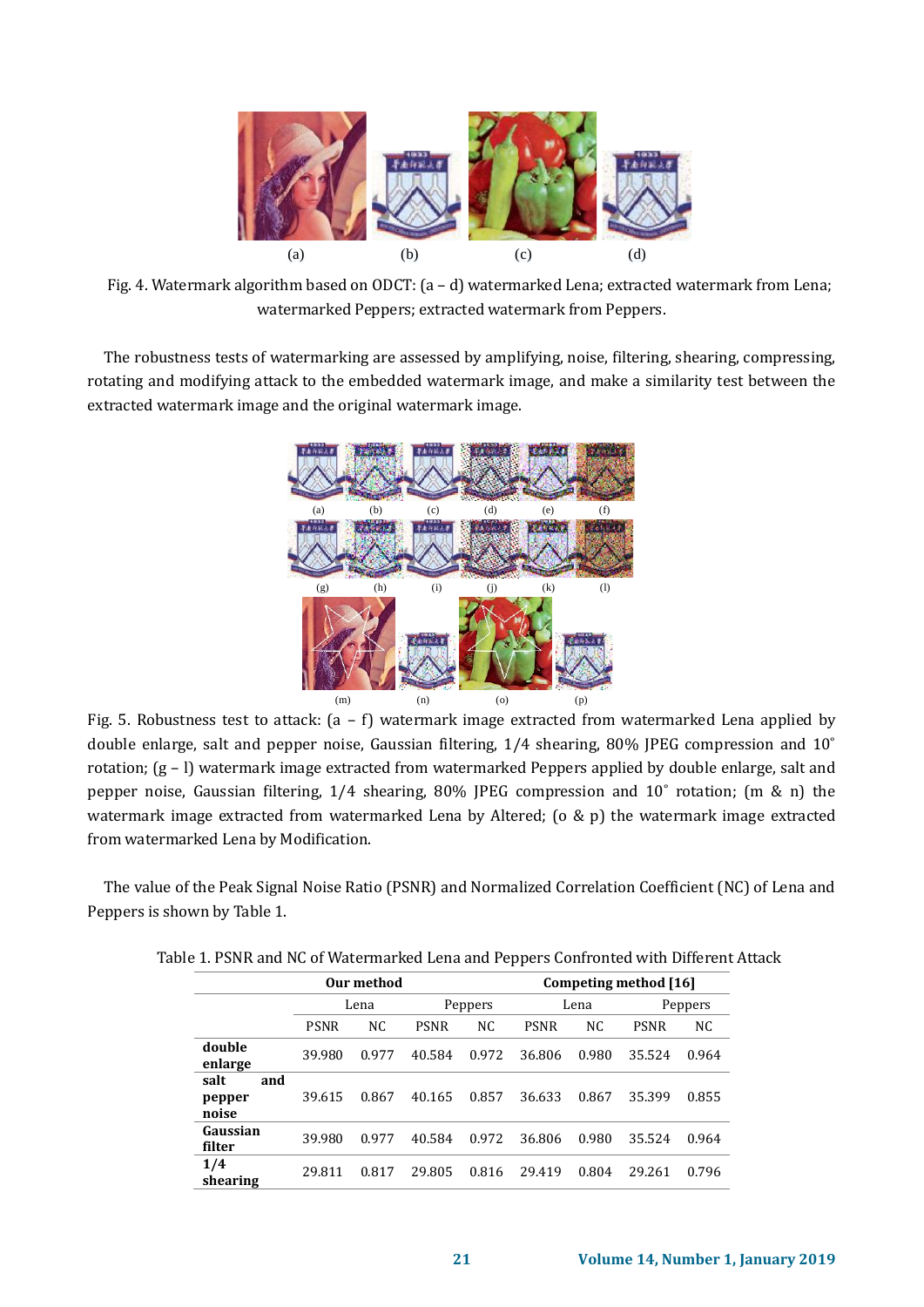| 80%<br>compression | <b>JEPG</b> |  | 35.367  0.918  33.313  0.897  34.858  0.942  32.737 |  |        | 0.907 |
|--------------------|-------------|--|-----------------------------------------------------|--|--------|-------|
| 10° rotation       |             |  | 39.548 0.724 37.076 0.713 37.082 0.714 34.946 0.674 |  |        |       |
| modification       |             |  | 36.309 0.938 36.472 0.936 34.711 0.944              |  | 33.837 | 0.927 |

Compared with competitive watermarking algorithm [\[16\]](#page-10-2), our algorithm has made some improvements. From the Table 1, our algorithm is superior to the robustness and invisibility of the competitive algorithm [\[16\]](#page-10-2) after rotation and modification etc.

Especially, the RGB model-based HIS model is considered by our algorithm. Octonion theory is first applied to color image watermarking. However, color image carriers is necessary in extraction process. In the future research, we will focus on extraction of watermarks without the original image carrier.

#### **5. Conclusion**

In this paper, the formula of Octonion Discrete Cosine Transform (ODCT) is defined. Moreover, the formula of Inverter Octonion Discrete Cosine Transform (IODCT) is also proved. Then, a color image watermarking algorithm based on ODCT is proposed:  $R, G, B, H, S, I$  of color image are transferred by ODCT, so that the watermark information is distributed to  $R, G, B, H, S, I$  components. This method not only good has good anti-compression ability, but also has strong robustness and invisibility in terms of noise, image scaling, filtering, rotation and geometric attacks.

Although this novel algorithm performs positive results in experiments, there are some issues must be fixed:

First, in watermark embedding process, the watermark embedding strength must be improved, to make the watermark embedding for the purpose to achieve better adaptability. Furthermore, better balance between watermark robustness and invisibility is achieved.

Second, color image carrier is needed by this algorithm in the watermark extraction process. In the future research, we will focus on how to extract the watermark without the original image carrier and embed multiple watermark images in color image in order to achieve the double protection of copyright and tamper.

### **Acknowledgment**

This work was sponsored by National Nature Science Foundation of China (grant number 61702111), National Key R&D Plan of China (grant number 2016YFC0800506 and grant number 2017YFB1201203).

#### References

- [1] Ruanaidh, J. J. K. O., Dowling, W. J., & Boland, F. M. (1996). Watermarking digital images for copyright protection. *Proceedings of the Image and Signal Processing*, *143*, 250-256.
- [2] Schyndel, R. G. V., & Osborne, C. F. (1994). A digital watermark. Presented at the International Conference on Image Processing.
- [3] Liu, H., Kong, X., Kong, X., & Liu, Y. (2001). Content based color image adaptive watermarking scheme. *Proceedings of the 2001 IEEE International Symposium on Circuits and Systems*.
- [4] Zhang, T., & Du, Y. (2009). A digital watermarking algorithm for color images based on DCT. *Proceedings of the 2009 International Conference on Information Engineering and Computer Science*.
- [5] Zhang, G., Wang, S., & Nian, G. (2004). A blind watermarking algorithm based on DWT for color image. *Proceedings of the 2004 Joint Conference of the 10th Asia-Pacific Conference on Communications and the 5th International Symposium on Multi-Dimensional Mobile Communications Proceedings*.